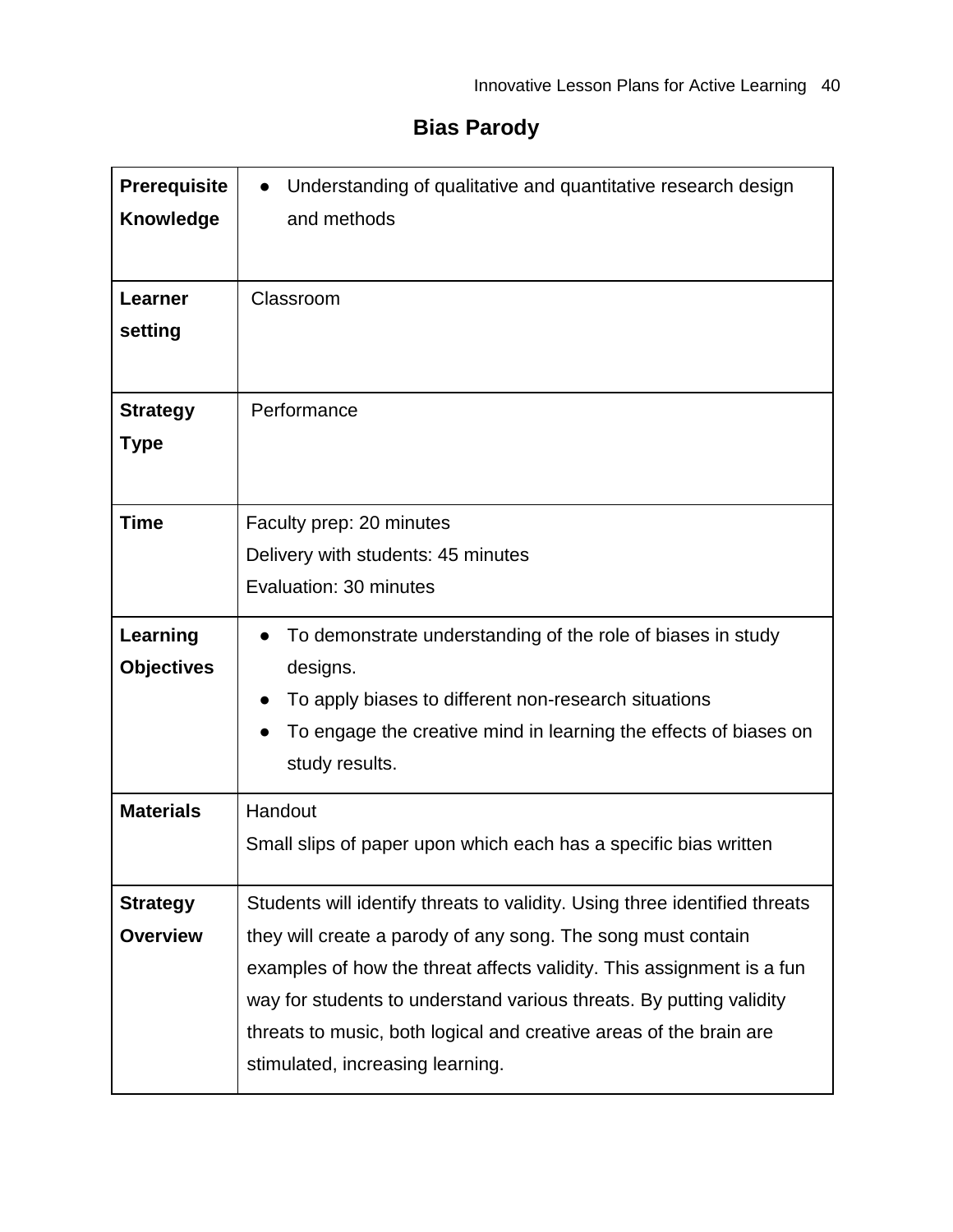| <b>Steps</b>      |                                                                         |
|-------------------|-------------------------------------------------------------------------|
|                   | Before class create handout of biases (see below). Create slips<br>1.   |
|                   | of paper with a type of bias printed on each one.                       |
|                   | Have a class discussion of threats to validity.<br>2.                   |
|                   | Distribute list of potential biases.<br>3.                              |
|                   | Form groups of three to four students.<br>4.                            |
|                   | Allow students to discuss understanding of biases in small<br>5.        |
|                   | group.                                                                  |
|                   | Give each student a slip of paper.<br>6.                                |
|                   | Instruct students to create a parody, poem or fairytale using the<br>7. |
|                   | biases distributed on the slips of paper.                               |
|                   | The performance should use the biases in a context outside of<br>8.     |
|                   | research. The audience should be able to identify the bias with         |
|                   | making reference to its name.                                           |
|                   | Groups will perform their story for the class. The class will<br>9.     |
|                   | identify the biases and discuss how they could impact a study.          |
| <b>Evaluation</b> | <b>Class presentation</b>                                               |
|                   |                                                                         |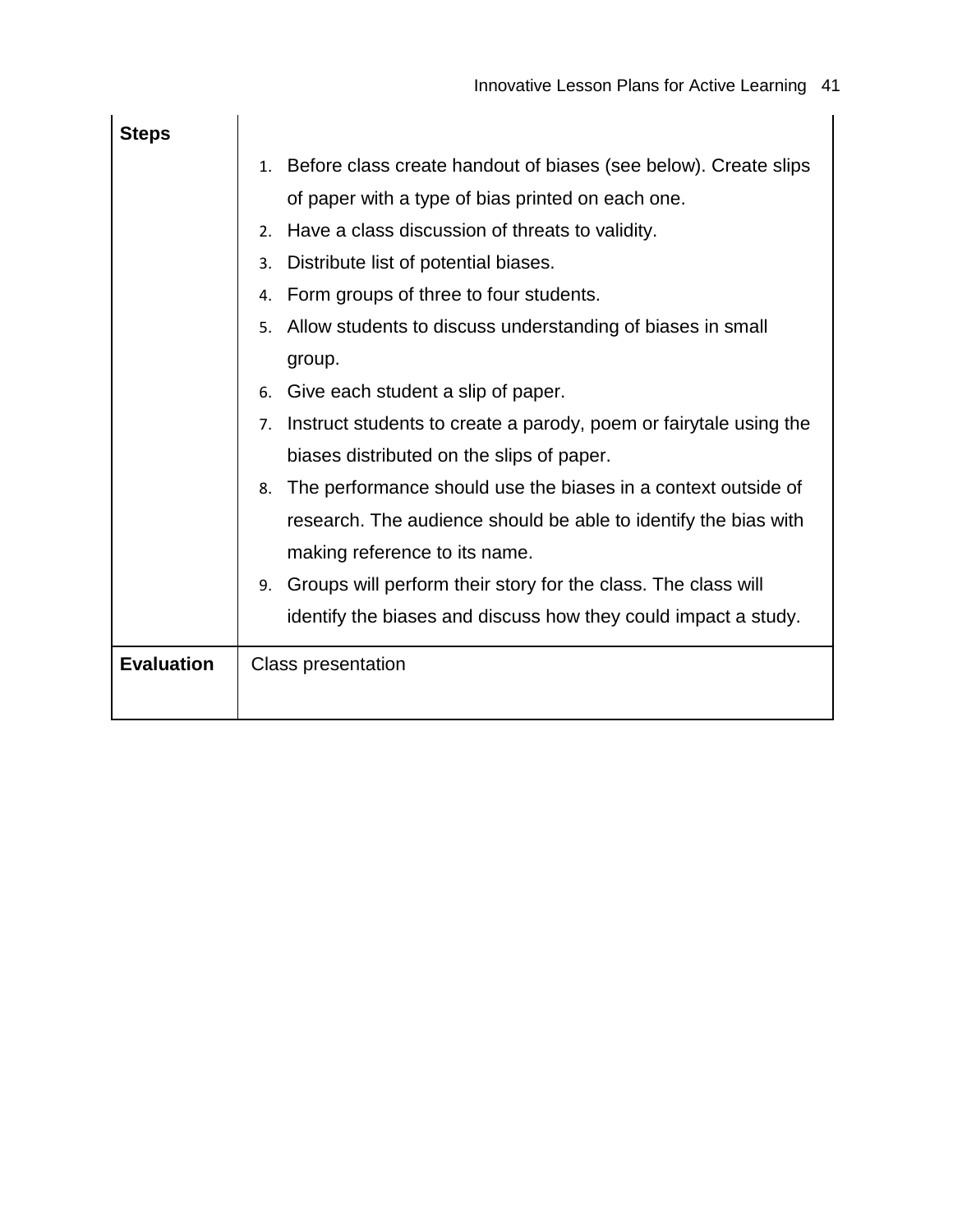## Bias Parody: Threats to Validity Handout

## **experimenter effect (internal validity threat)**

researcher could treat participants differently if they knew what group the participants were in therefor affecting the participants behavior

## **observer bias (internal validity threat)**

when the researcher knows the hypothesis and variables of the study and has a biased view because they know what they are looking for

# **researcher attribute (internal validity threat)**

how the characteristics of the researcher can affect the participants (example how they look, gender)

# **hawthorne effect (internal validity threat)**

participants responses change because they know they are being observed, similar to the social desirability effect

## **testing effect (internal validity threat)**

taking a pretest before the experiment can influence the participants views which confounds the experimental results

## **internal validity**

that the conclusions drawn from experimental results accurately reflect the experiment

## **maturation (internal validity threat)**

people and their surroundings are continually changing, and such changes can effect the experiment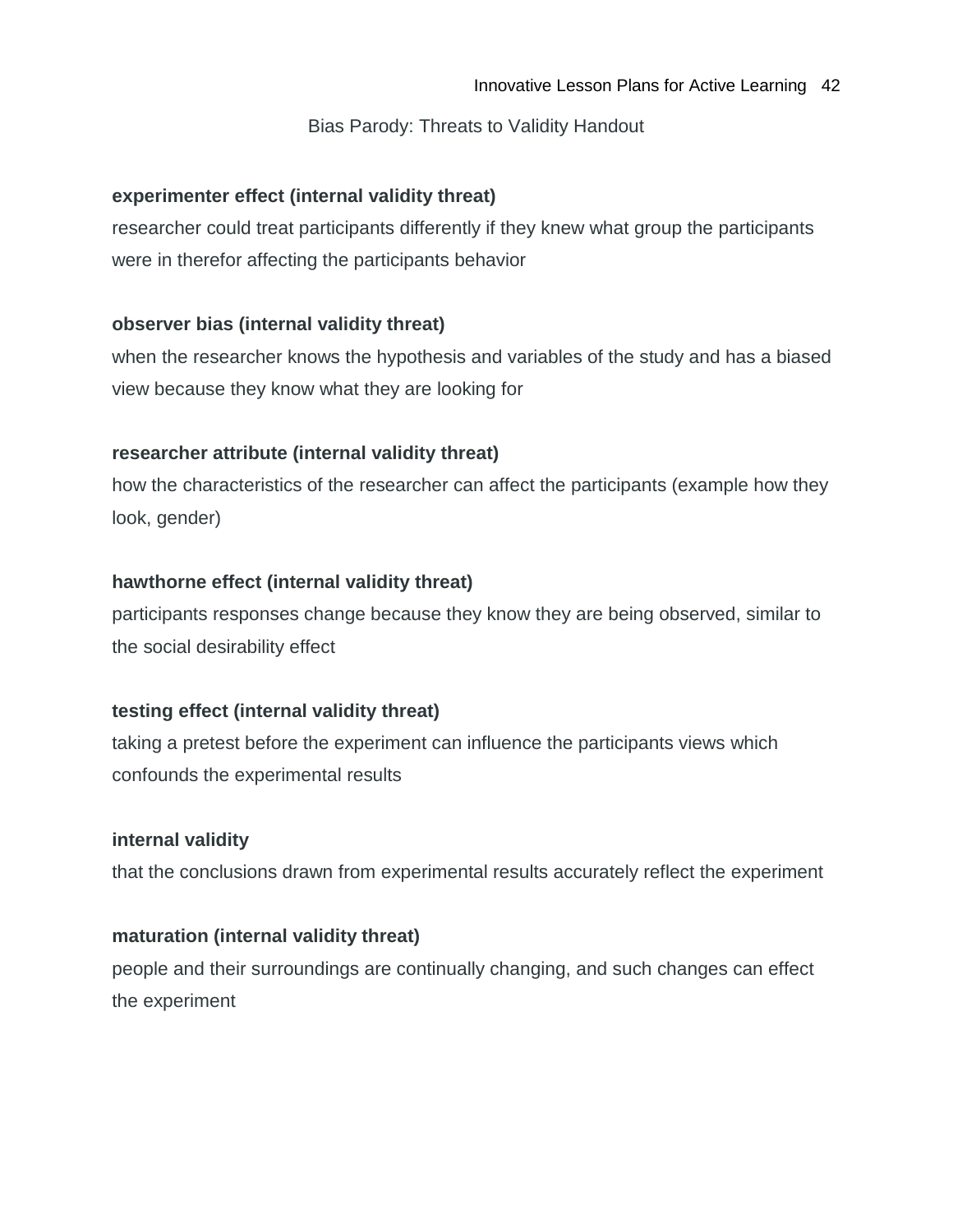## **experimental mortality (internal validity threat)**

people drop out of experiment before it is complete (like if there was a smoking psa experiment, the kids who already smoke might just leave)

# **selection bias (internal validity threat)**

comparisons between two groups of participants means nothing unless these groups are essentially the same at the beginning of the study (random sampling helps us ensure they will be)

# **intersubject bias (internal validity threat)**

when participants from the control group and the experimental group have accesses to one another and can share information

## **compensatory rivalry**

those in the control group may try to compensate for lack of stimulus and work harder that normal

## **demoralization**

feelings of being denied in the control group may result in them just giving up

## **history**

results of an experiment could really be the result of current events that take placed while the experiment is being conducted (a study could be taking another class that helped them too)

## **instrumentation**

using different measurements for the same dependent variable, no consistent between pre test and post test